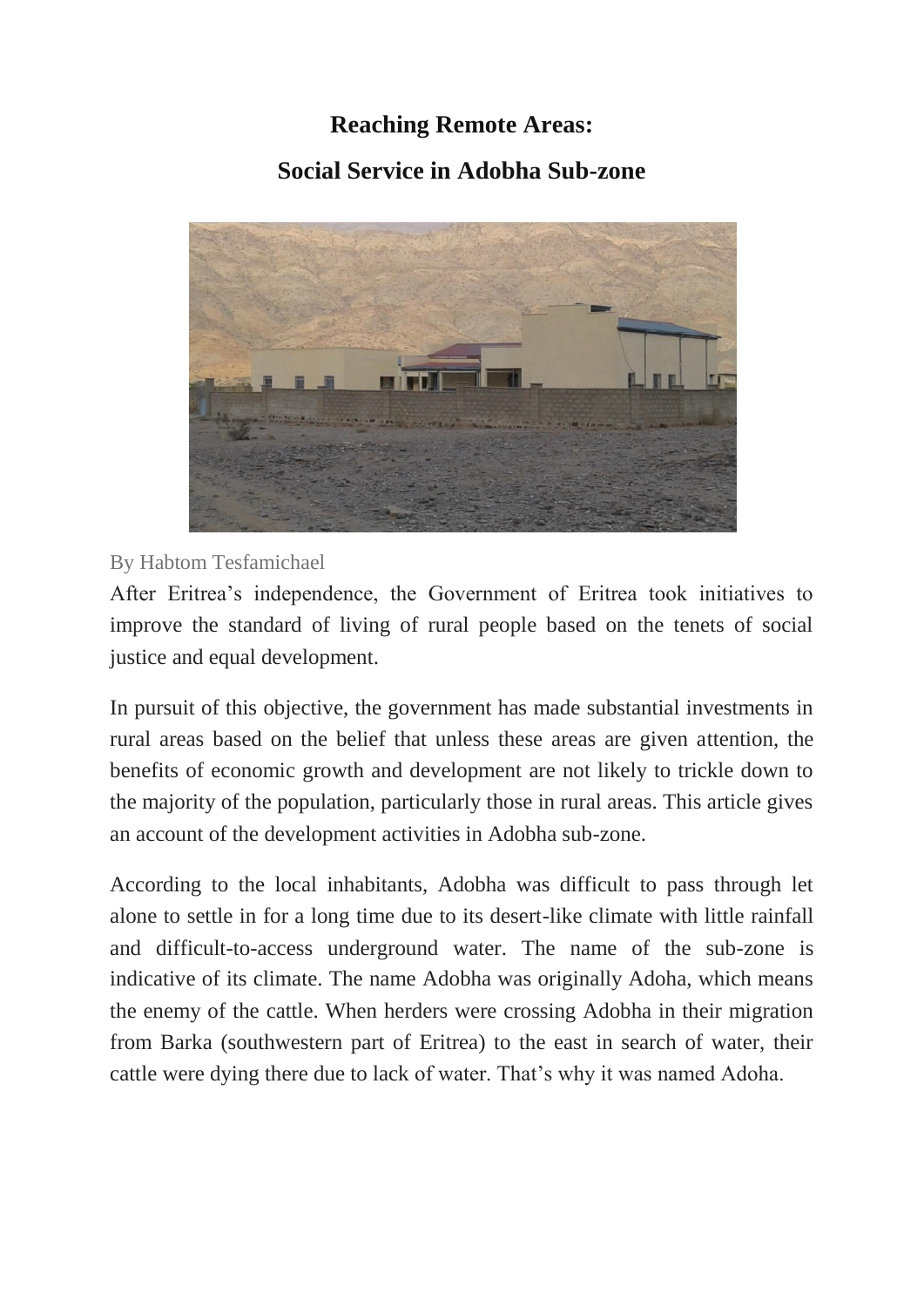Mr. Mohammed Omer Drar, Administrator of the sub-zone, said that as there was not any social service in the past it all "had to start from scratch. Since then the sub-zone has grown fairly and its population is now increasing."

After independence, lots of projects have been implemented to improve the livelihoods of the people of Adobha sub-zone. Until the administrative restructuring was made in 1996, the local administrations of the sub-zone were under different subzones, causing the people to incur additional costs of service. Then Adobha was founded as a sub-zone in 1996 with Etaro as its center. It is the farthest most and largest but least populated sub-zone of the Northern Red-Sea region. Some of the main problems of the sub-zone were transport, education and water supply.

Adobha sub-zone is one of the places where village regrouping is promoted due to the scattered nature of settlement of the population. Village regrouping is aimed at creating relatively larger settlements by bringing together several scattered villages to make it easier for the government to provide facilities and services.



Mr. Mohammed Omer Drar

For people to lead a sedentary life, the availability of potable water is critical. To ease the problem of potable water supply in the sub-zone, water is supplied using generators, solar panels, and manually-operated pumps. This has been a motivating factor for the regrouping of villages. During the armed struggle for independence, the area around Adobha served as one of the bases of the EPLF. The fighters fetched water from the wells dug around Etaro, Himbol and Ela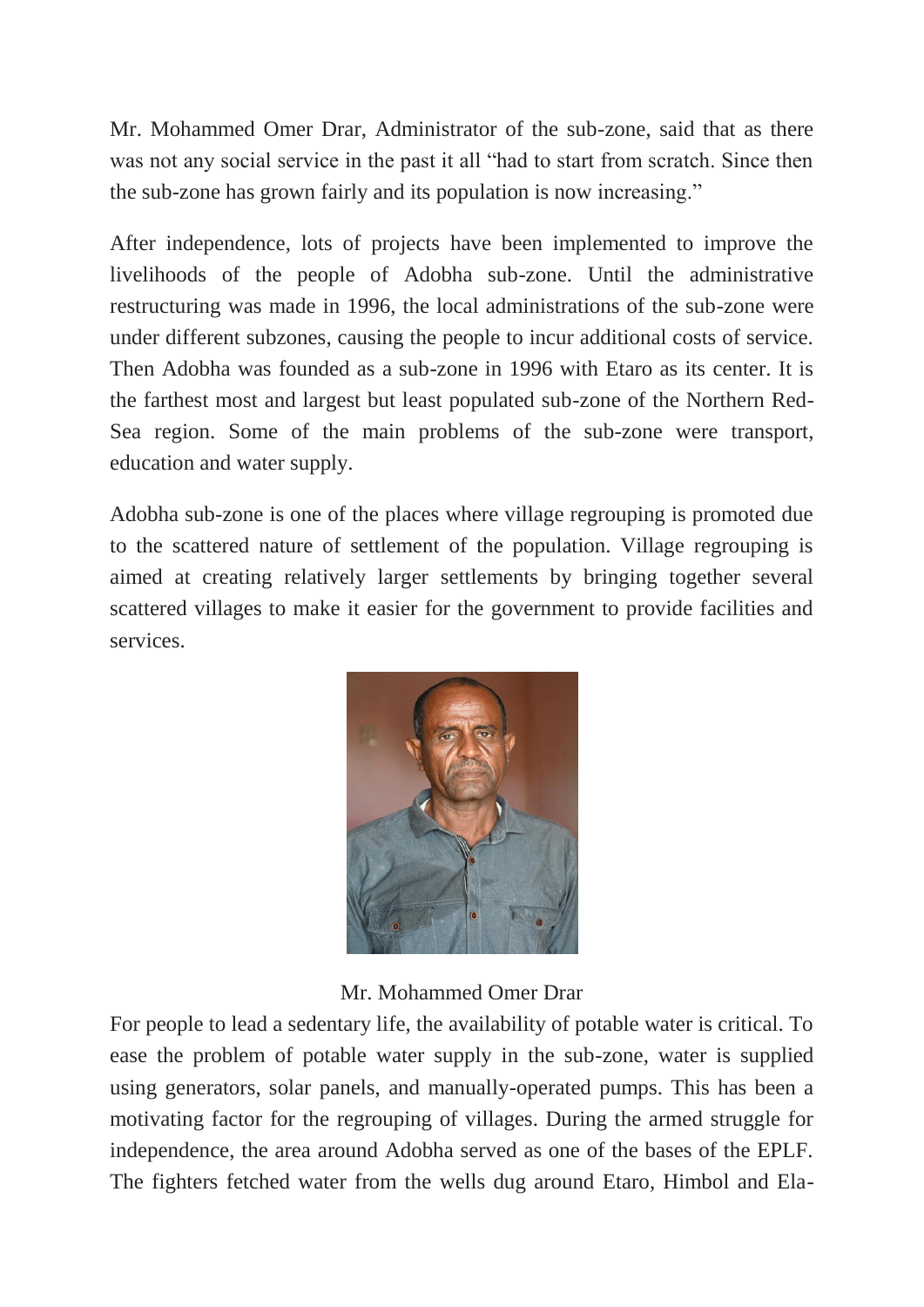babu, which are still serving the local population. Agriculture was also developed around Badin but ceased to function after the end of the armed struggle. When the people of the sub-zone regrouped they have benefitted from the services provided, including education, healthcare and drinking water that have been made available near the areas they live in.



One of the sectors that have made major progress in this sub-zone is healthcare. There is one health center in Drit and one health station in Ela-Babu. In the remaining localities, healthcare service is given through foot medics. Healthcare professionals are giving commendable service in terms of raising community awareness and disease prevention. Though there is one ambulance in Drit health center, it is not sufficient to serve all the communities within the administrative areas because they are far from one another, Mr. Mohammed Omer said.

As far as education is concerned, Adobha sub-zone had no schools although literacy campaigns used to be carried out by the EPLF. Mr. Mohammednur Osman, director of the Ministry of Education's (MoE) branch in the subzone, said that nine schools have been opened since 1991. The schools, which include pre-school, primary and junior levels, are registering promising results in terms of increasing access to schools. School enrollment in the subzone is still very low, and Mr. Mohammednur said that they are working to increase the number of students who should be enrolled in the next academic year.

One of the endeavors of the MoE in the sub-zone has been to motivate students to be committed to their studies by providing assistance such as free meals